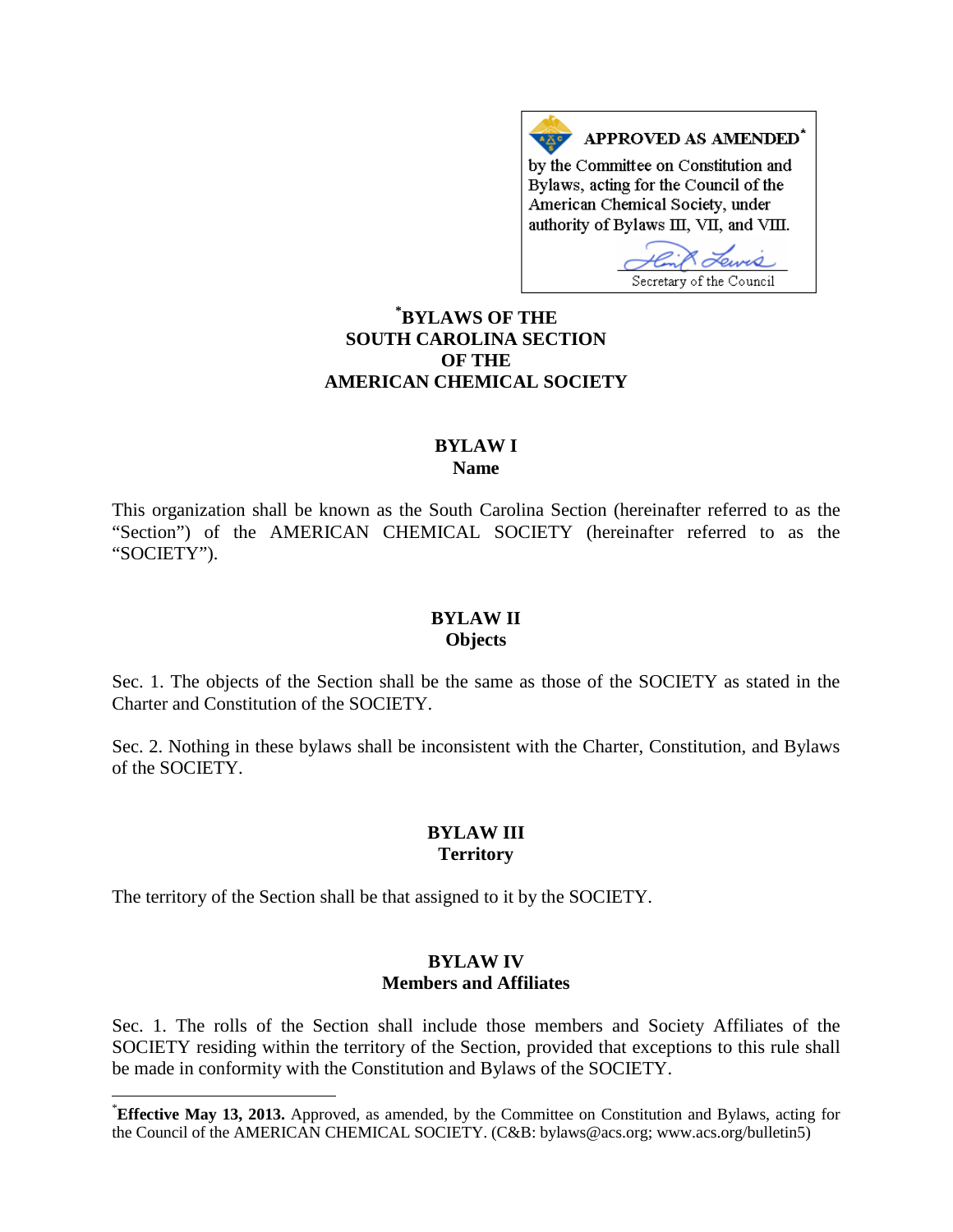Sec. 2. The Section may have Local Section Affiliates as authorized by the Constitution and Bylaws of the SOCIETY. A Local Section Affiliate shall retain affiliate status only so long as payment is made of annual dues prescribed by the Executive Committee in accordance with the provisions of the Bylaws of the SOCIETY.

Sec. 3. Members and affiliates shall have such rights and privileges as are accorded them by the Constitution and Bylaws of the SOCIETY.

Sec. 4. A Society Affiliate or a Local Section Affiliate may not vote for or hold an elective position or vote on Articles of Incorporation or bylaws of the Section. A Society Affiliate may not serve as a voting member of the Executive Committee; a Local Section Affiliate may not serve as a member of the Executive Committee. Society Affiliates may be appointed as Committee Chairs and may serve on the Executive Committee in a non-voting capacity.

#### **BYLAW V**

## **Officers, Executive Committee, and Councilors**

Sec. 1. The officers of the Section shall be MEMBERS of the SOCIETY and the Section and shall consist of the Chair, Chair-Elect, Secretary, and Treasurer. The Secretary and Treasurer positions may be held by the same person. The officers of the Section shall be elected by the members, shall take office on January 1, and shall hold office for one year or until their successors qualify. Upon completion of the Chair's term of office, the Chair-Elect shall succeed to the office of Chair.

#### Sec. 2.

- a. The Section shall have Councilors and Alternate Councilors as provided in the Constitution and Bylaws of the SOCIETY. They shall be elected from the MEMBERS of the Section for three-year terms.
- b. The Section's Councilor(s) and Alternate Councilor(s) shall carry out those duties assigned to them by the Constitution and Bylaws of the SOCIETY.
- c. The Executive Committee shall designate any Councilors to be disqualified under SOCIETY Bylaw provisions for reallocation of Councilors among the Local Sections, except however that the person shall remain a voting Councilor until the expiration of that existing term.
- d. Any vacancy in the position of Councilor or Alternate Councilor shall be filled for the remainder of the unexpired term at the time of the next annual election. The vacancy may be filled until the next annual election by appointment by the Executive Committee.

Sec. 3. The Executive Committee shall consist of the officers of the Section, the Immediate Past Chair, the Councilors, and the Alternate Councilors.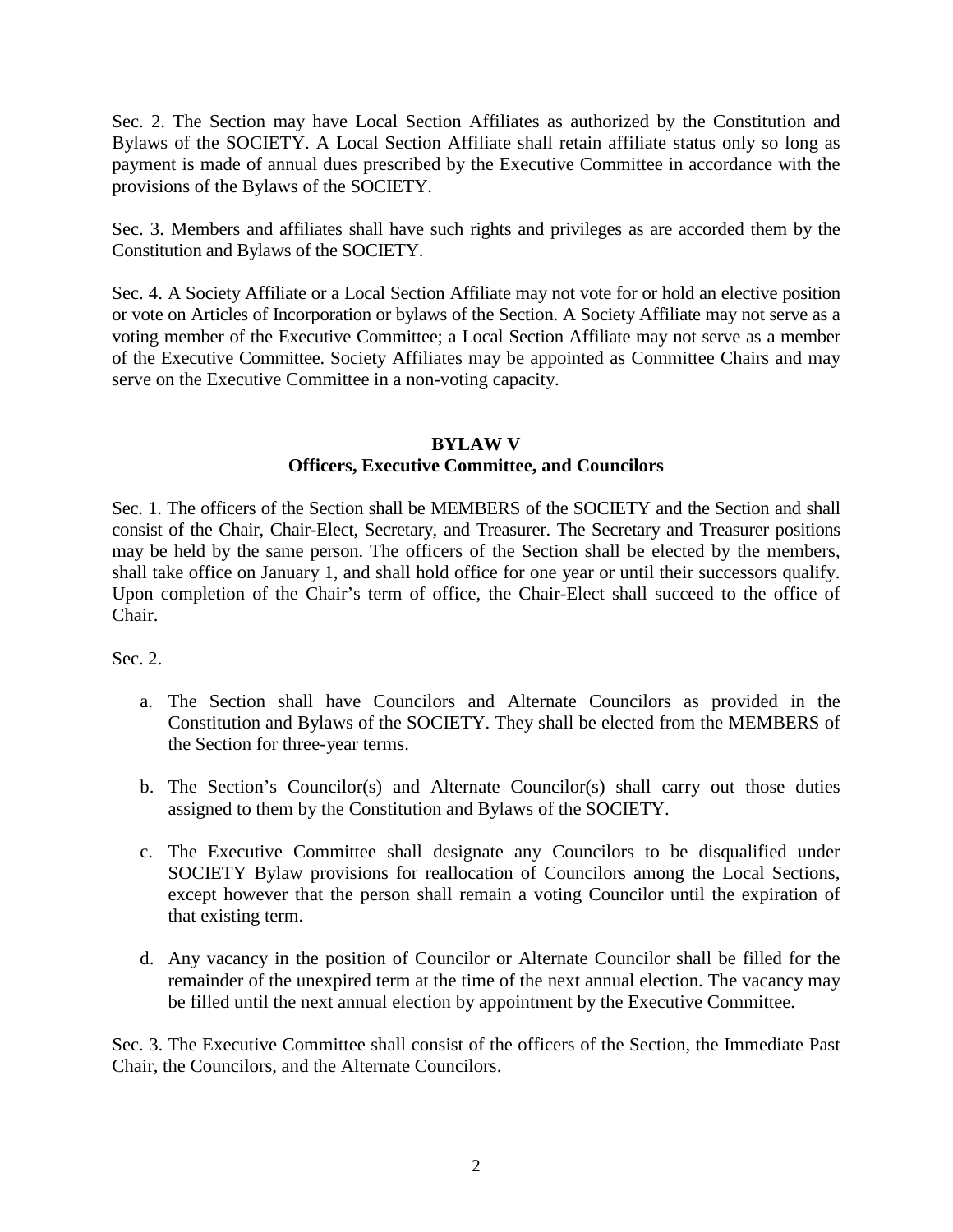Sec. 4. The duties of the officers shall be such as usually pertain to their offices, together with those required by the Constitution and Bylaws of the SOCIETY, and such other duties as may be assigned to them from time to time by the Executive Committee.

- a. The duties of the Chair shall be to preside at meetings of the Executive Committee, to carry into effect the decisions and recommendations of that Committee, to preside at business meetings of the Section, to appoint all committees, and to carry out all those duties required by the Constitution and Bylaws of the SOCIETY. In the absence of the Chair, the duties of the office shall devolve upon the Chair-Elect.
- b. The Chair-Elect shall assume the duties of the Section Chair whenever the absence of that officer or other emergency makes such action necessary. The term of office for the Chair-Elect shall be one year, after which time the Chair-Elect shall succeed to the Chair. To fill a vacancy in the office of Chair occurring during the term of office as Chair-Elect, the Chair-Elect shall serve as Chair *pro tempore*.
- c. The duties of the Secretary shall be to keep a record of the proceedings of the Section and of the Executive Committee, to maintain a list of members and affiliates, to send to members and affiliates such notices as the business of the Section may require, to submit a report to the Section at its annual meeting in the spring, and to carry out the duties required by the Constitution and Bylaws of the SOCIETY and elsewhere in these bylaws. The Secretary shall assume the duties of the Chair whenever the absence of that officer and of the Chair-Elect or other emergency makes such action necessary. The term of office shall be for one year; reelection is permissible.
- d. The Treasurer shall have charge of the funds of the Section, keep an accurate record of all receipts and disbursements, receive dues, and make those disbursements approved by the Executive Committee. The Treasurer shall render an account of all transactions and of the financial condition of the Section to the Executive Committee at times set by the Committee, and shall submit such reports as are required by the Constitution and Bylaws of the SOCIETY. The term of office shall be for one year; reelection is permissible.

Sec. 5. Executive Committee

The Executive Committee shall be the governing body of the Section and as such, shall have full power to conduct, manage, and direct the business and affairs of the Section in accordance with the Constitution and Bylaws of the SOCIETY.

## **BYLAW VI Manner of Election and Terms of Office**

Sec. 1. Officers, Councilors, and Alternate Councilors shall be elected by a ballot of those eligible to vote. The candidate receiving the largest number of votes for each office shall be declared elected. In case of a tie vote, the Executive Committee, by ballot, shall elect from among the candidates who share the tie vote; the candidate receiving the largest number of votes shall be declared elected.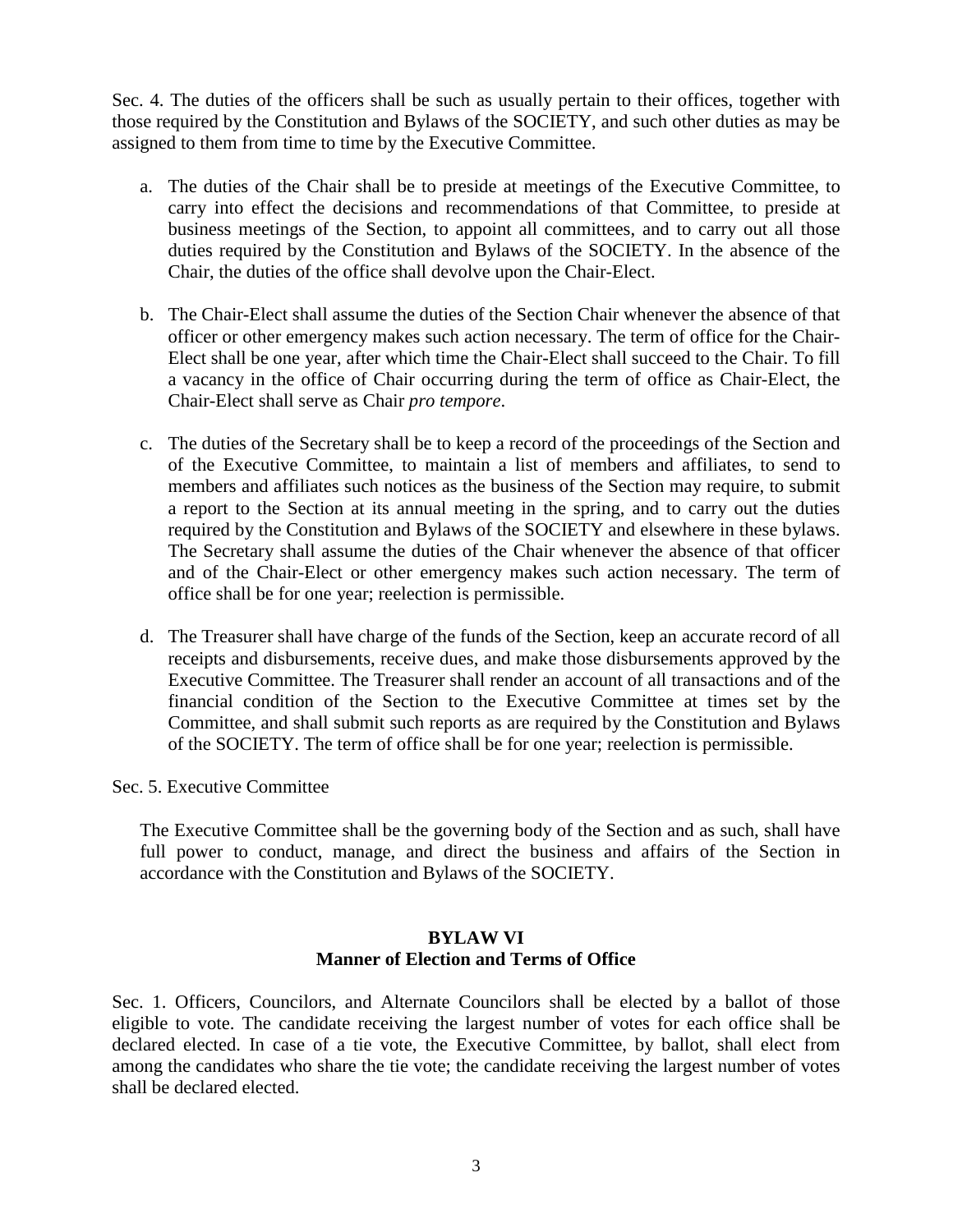Sec. 2. The Nominating Committee shall furnish the Secretary of the Section a list of nominees for the various offices by September 1. All prospective candidates shall have been contacted by the Committee and shall have expressed their willingness to serve if elected, prior to nomination by the Committee. Within a week of accepting the nomination, each nominee shall furnish to the Committee Chair a brief biography to be published as a separate document accompanying the ballot.

Sec. 3. The candidates for each office shall be listed in an order to be selected by lot on a ballot to be distributed to each member of the Section by November 1. The ballot shall consist of at least one candidate for each office with provisions for write-in candidates for each office. Writein names of any qualified MEMBERS shall be valid and counted if the ballot is otherwise properly executed. A paper ballot will be mailed to any member who does not have access to electronic balloting and who makes this request.

Sec. 4. The tabulation of ballots will be completed not later than November 15. The results of the election of officers, Councilor, and Alternate Councilor shall be tabulated and/or verified by the Nominating Committee. The results shall be announced by the Chair at the November or February meeting and also published in the February issue of the Section's newsletter and/or on the Section's website. The results shall also be certified to the Executive Director of the SOCIETY by December 1.

Sec. 5. In accordance with the SOCIETY's Bylaws, balloting procedures should ensure fair balloting that is open to all eligible members, protection against fraudulent balloting, and the timely reporting and archiving of balloting results.

## **BYLAW VII Recall of Elected Officials**

Sec. 1. The elected officials of the Section (officers or elected Executive Committee members) are subject to recall for neglect of duties or conduct injurious to the SOCIETY. Recall procedures are not applicable to Councilors and Alternate Councilors elected by Local Sections.

Sec. 2. The recall of an official shall be initiated when a signed petition, indicating in writing the specific charges and reasonable substantiating evidence is submitted to the Chair from at least five voting members of the Section. In the event the Chair is the official in question, the Chair-Elect shall receive the petition and shall assume the duties of the Office of Chair with respect to this issue until the issue is resolved.

Sec. 3. The Chair shall, without delay, determine that the petitioners are aware of the gravity of their actions and the procedures to be followed. The Chair shall seek an alternate resolution to the problem and a withdrawal of the petition at this time. In the absence of a resolution to the problem, the Chair shall notify the members of the Executive Committee and call a special meeting within thirty days.

a. The Executive Committee shall promptly continue the recall process or dismiss the petition as ill-founded or find an alternative solution to the problem. The Chair shall promptly inform the petitioners and the official of the decision of the Executive Committee.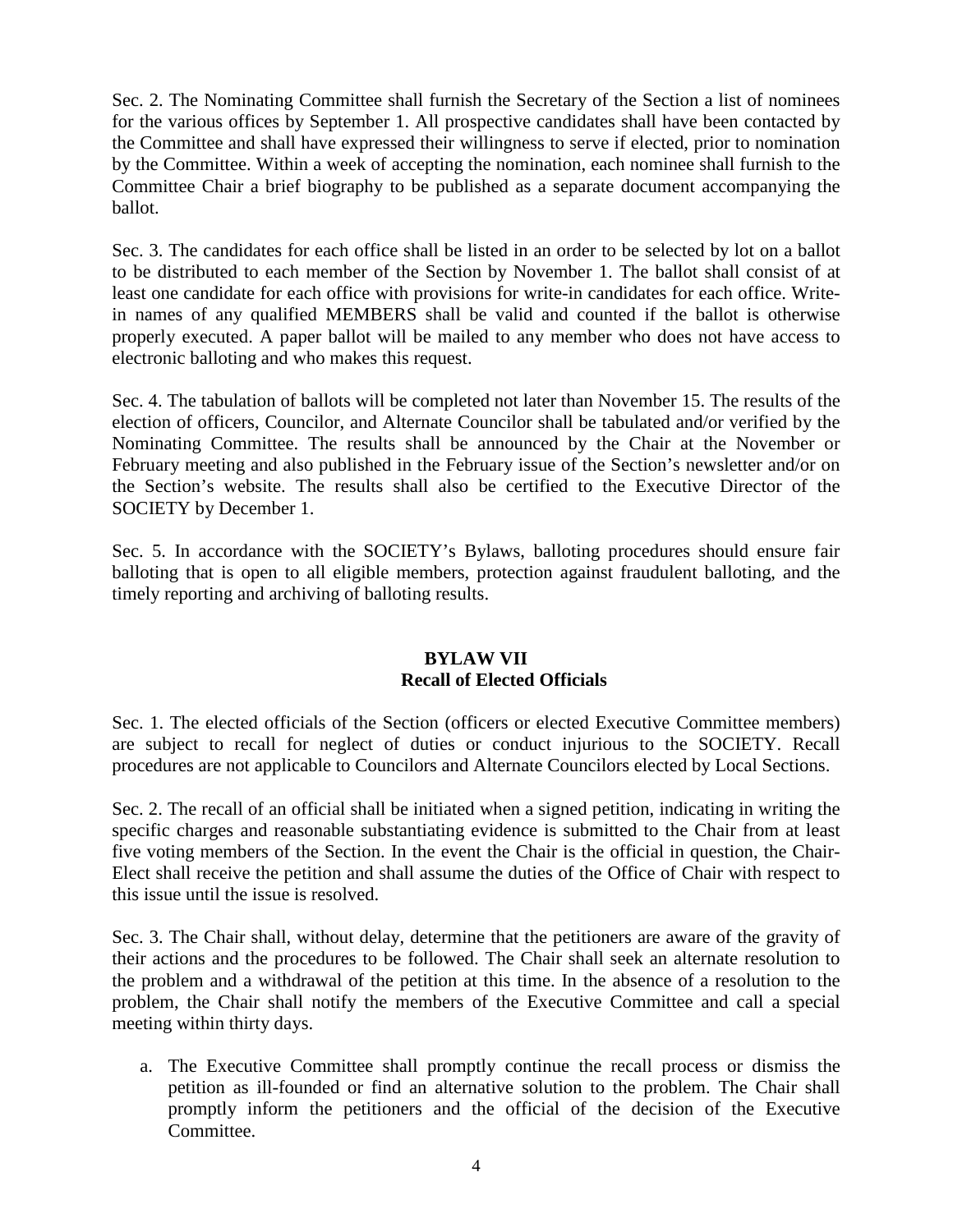- b. If the proceedings continue, the Chair shall assign the duties of the official to another MEMBER of the Section until the issue is resolved.
- c. If the proceedings continue, the official shall be offered an opportunity to answer the allegations in the petition before the Executive Committee.

Every reasonable effort shall be made to contact the official throughout this procedure. That effort shall include a certified letter to the last known address on the official SOCIETY membership rolls. Upon notification, the official shall have thirty days to make a written response to the allegations. The Executive Committee shall decide whether to proceed after studying the official's response. The Chair shall inform the official and the petitioners of the decision of the Executive Committee.

If no contact with the official can be made after a reasonable effort, the Executive Committee may remove the official in question with a two-thirds (2/3) vote of the remaining members.

- d. If the proceedings continue, the official shall choose one of the following options:
	- (1) The official may resign.
	- (2) The official may request a recall vote in the same manner as the original election, which must be consistent with the Section bylaws. The voting membership shall be informed, through brief written statements prepared by the Executive Committee and the official, of the issues involved with the recall vote. Both statements shall be distributed to the voting membership before the vote is taken.
	- (3) The official may request a hearing and a recall vote by the remaining members of the Executive Committee. A two-thirds (2/3) vote of the remaining members of the Executive Committee shall be required to recall the official.
	- (4) The official may choose not to respond and thus forfeit the position.

Sec. 4. The vacancy provisions of these bylaws shall be used to fill a vacancy caused by a recall process. The membership of the Section and the Executive Director of the SOCIETY shall be informed of the results of the recall process and the replacement of the official.

# **BYLAW VIII Committees**

Sec. 1. The Executive Committee shall establish such committees as are necessary for the proper operation of the Section.

Sec. 2. The Nominating Committee shall consist of three members appointed by the Chair with the approval of the Executive Committee. Among these members the chair of the Committee will be designated by the Chair of the Section.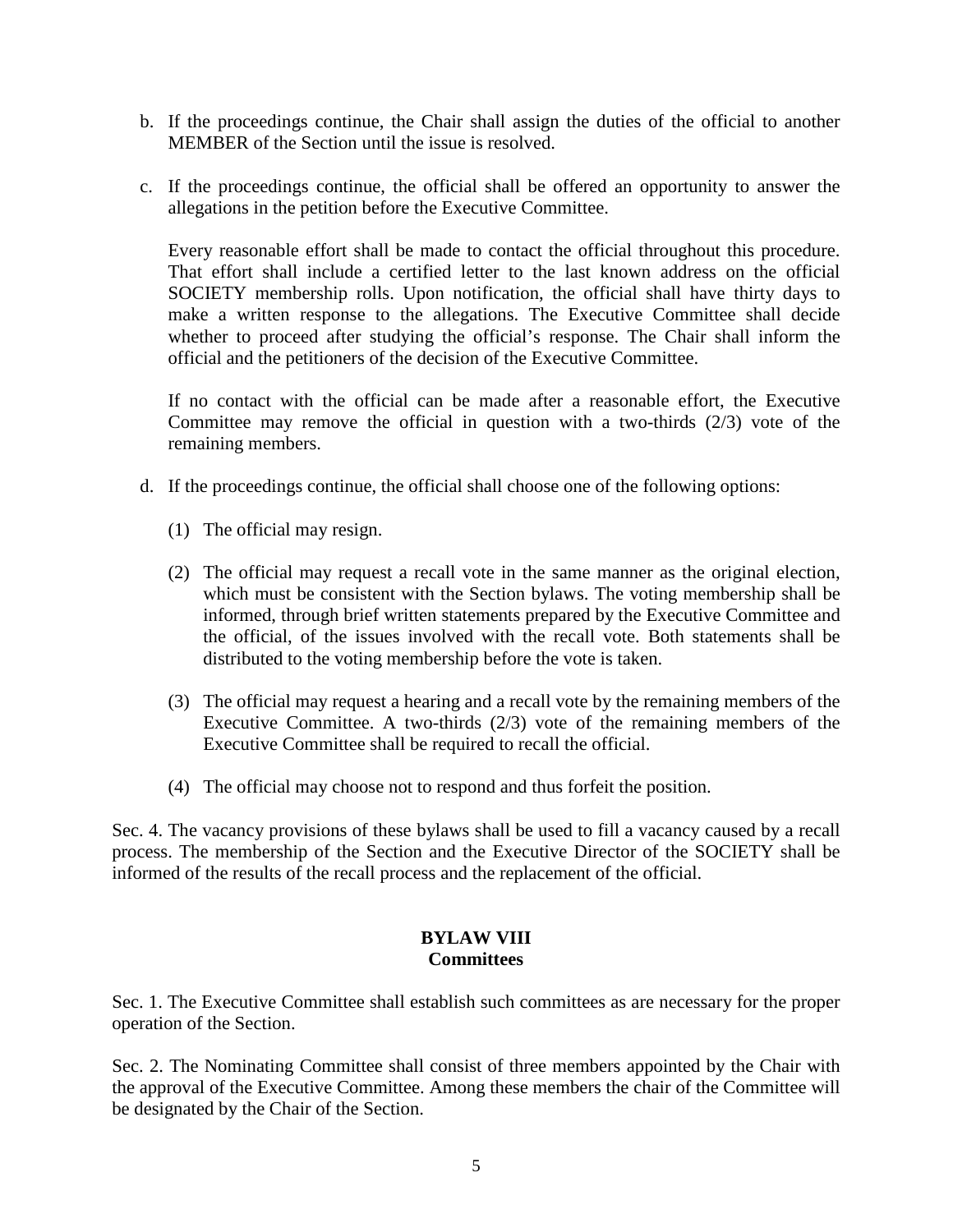### **BYLAW IX Meetings**

Sec. 1. The Section shall hold regular meetings at places and times designated by the Executive Committee.

Sec. 2. The Section may hold special meetings at the call of the Executive Committee or at the written request of 15 members of the Section. Notices of special meetings shall state the exact nature of the business to be considered, and no other business shall be transacted at such meetings.

Sec. 3. Due notice of all meetings shall be sent to all members and affiliates of the Section. A quorum for transaction of business at a Section meeting shall consist of 15 members of the Section or five percent of the members of the Section, whichever number is smaller. No business shall be transacted in the absence of a quorum.

Sec. 4. The Executive Committee shall meet upon due notice to its members at the call of the Chair or at the request of one or more of the Committee's members. In the absence of a quorum, which shall be a majority of the members of the Executive Committee, called meetings of the Executive Committee shall adjourn to a date specified.

Sec. 5. The most recent edition of *Robert's Rules of Order Newly Revised* shall be the parliamentary authority for all matters not covered in these bylaws or in the SOCIETY'S documents.

# **BYLAW X Finances**

Sec. 1. The Section may receive donations or bequests made to it, and may expend or invest the same on behalf of the Section. Such expenditures or investments shall be made by the Treasurer of the Section upon authorization by the Executive Committee.

Sec. 2. The Section may raise or collect funds to be expended for local purposes, and may have the entire management and control of such funds insofar as such management and control shall not conflict with any provision of these bylaws or with the Constitution or Bylaws of the SOCIETY.

Sec. 3. The Executive Committee shall have the authority to assess dues or voluntary contributions as provided in the SOCIETY's Constitution and Bylaws for the various categories of membership.

Sec. 4. An annual audit shall be conducted by two or more disinterested members, appointed by an officer with no authority to disburse funds, and submit a report to the Executive Committee by January 31.